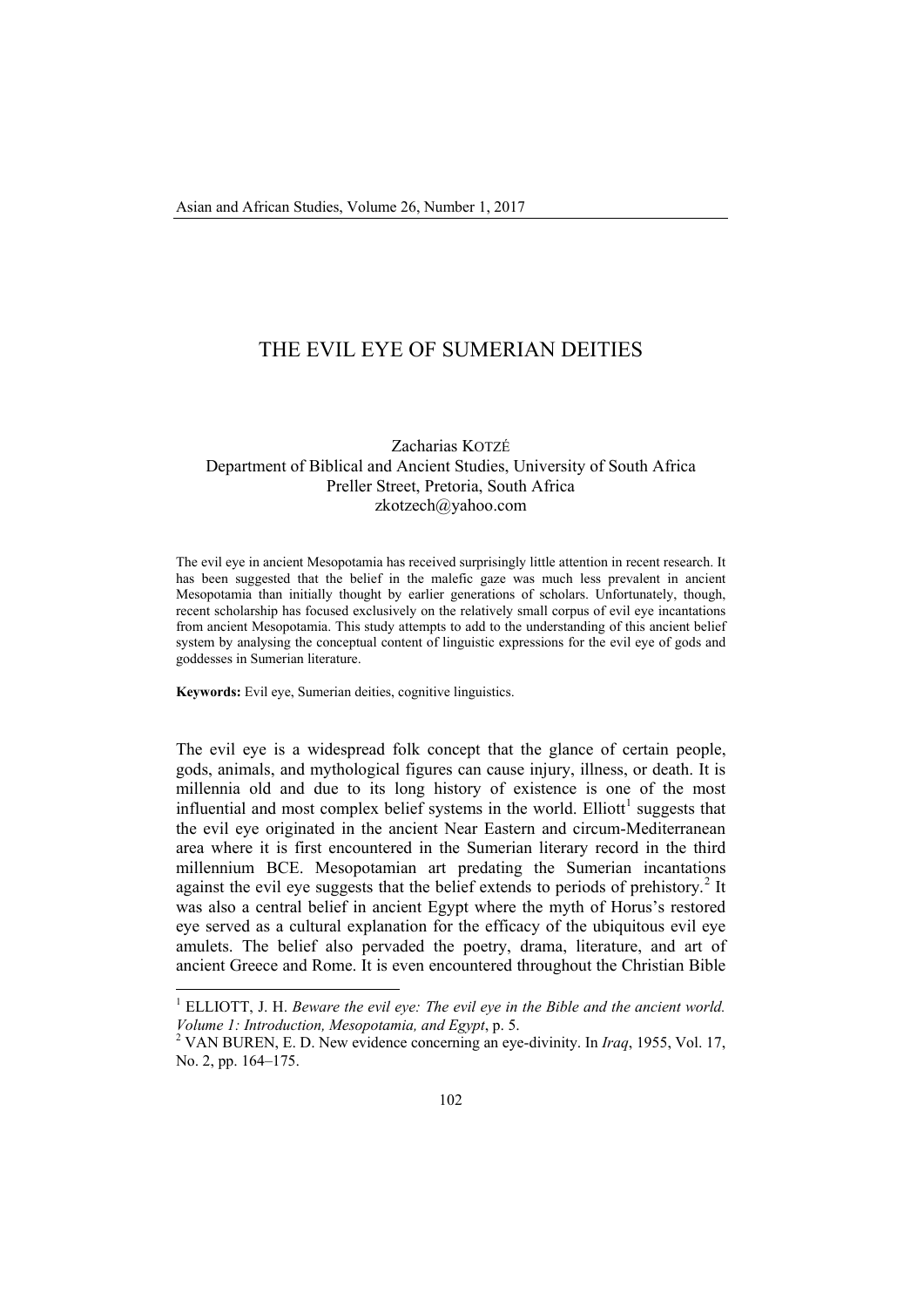and alluded to in the Qur'an. Among Muslims, Christians, and Jews the evil eye is usually inextricably linked with envy, although the biblical writings also link it with miserliness, a begrudging spirit, and a lack of generosity. [3](#page-1-0) Surprisingly, some cultures even associate it with positive states of mind, such as admiration and love. [4](#page-1-1)

In prescientific societies where the relationship between bacterial and viral causes of illnesses was unknown traditional healers were quick to ascribe ailments and misfortune in general to supernatural causes. Seligmann<sup>[5](#page-1-2)</sup> points out that the physiology and biology of vision was also an enigma to the educated people of the ancient world. Their literature testifies to the fantastical powers that were ascribed to the organ of vision, which, through the millennia, seemed to retain mysterious qualities. Ross<sup>[6](#page-1-3)</sup> suggests that evil eye beliefs are based on the extramission theory of vision, which in turn derives from the sense of being stared at. Every race shares the idea that the human eye penetrates or pierces. In English this concept survived in linguistic vehicles such as a *penetrating gaze, withering glance, dirty look, looking askance, looking daggers*, etcetera. [7](#page-1-4) Although awareness of being stared at may be a common experience, the extramission theory of vision does not have much basis in physiological reality. Ross<sup>[8](#page-1-5)</sup> has demonstrated that the eye does emit electromagnetic signals, which he cites as scientific proof for the basis of evil eye beliefs. However, the low frequency of these emissions can hardly account for the devastating effects that have been ascribed to the act of vision during the course of history:

According to the extramission theory of vision, the particles or rays emitted by the eye can wreck harm just as the rays of the sun. A glaring, staring eye, a penetrating gaze, can burn, wither, reduce to ashes, zap, hurt, injure, damage, or destroy any object struck by the ocular emanations. An evil eye was feared as a major cause of illness and death*.* [9](#page-1-6)

 $\overline{\phantom{a}}$ 

<span id="page-1-0"></span><sup>3</sup> ELLIOTT, J. H. *Beware the evil eye: The evil eye in the Bible and the ancient world. Volume 1: Introduction, Mesopotamia, and Egypt*, p. 23. <sup>4</sup> SELIGMANN, S. *Der böse Blick und Verwandtes. Ein Beitrag zur Geschichte des* 

<span id="page-1-1"></span>*Aberglaubens aller Zeiter und Völker*, p. 3. <sup>5</sup> Ibid., p. 2.

<span id="page-1-3"></span><span id="page-1-2"></span><sup>&</sup>lt;sup>6</sup> ROSS, C. A. Hypothesis: The electrophysiological basis of the evil eye belief. In *Anthropology of Consciousness*, 2010, Vol. 21, No. 1, p. 49.

<span id="page-1-4"></span><sup>&</sup>lt;sup>7</sup> Cf. ELLIOTT, J. H. *Beware the evil eye: The evil eye in the Bible and the ancient world. <i>Volume 1: Introduction, Mesopotamia, and Egypt, p. 24.* 

<span id="page-1-5"></span><sup>&</sup>lt;sup>8</sup> ROSS, C. A. Hypothesis: The electrophysiological basis of the evil eye belief. In *Anthropology of Consciousness*, 2010, Vol. 21, No. 1, p. 52.<br><sup>9</sup> ELLIOTT, J. H. *Beware the evil eve: The evil eve in the Bible and the ancient world.* 

<span id="page-1-6"></span>*Volume 1: Introduction, Mesopotamia, and Egypt*, p. 23.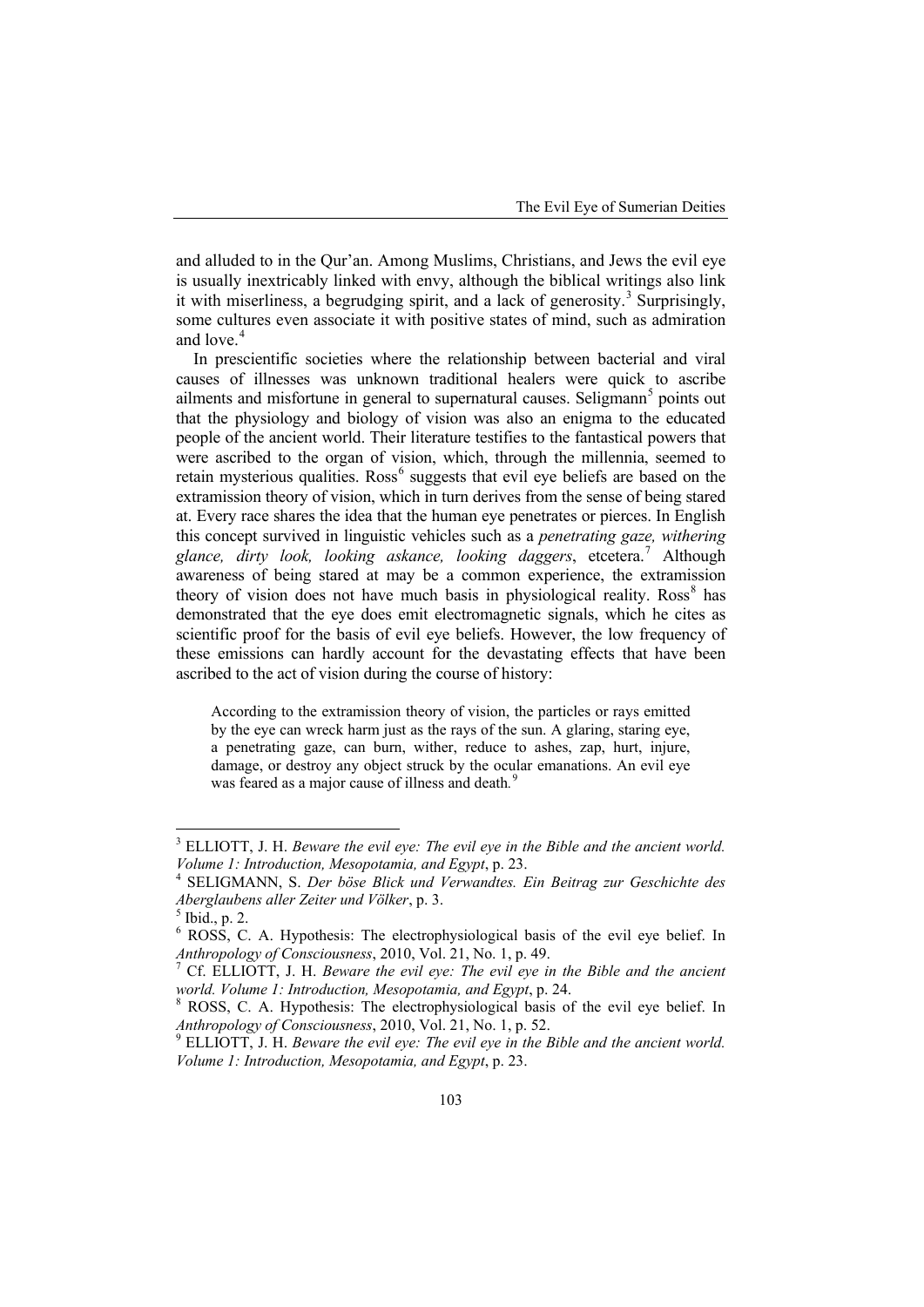This theory of the devastating effect of the gaze in terms of the extramission theory had been described in detail by ancient philosophers, such as Plato, Euclid, and Ptolemy. However, it is also commonly encountered in the literature of ancient Mesopotamia where the eyes of gods, supernatural beings, animals, and humans were believed to cause illness, death, and damage on a large scale. Unfortunately, however, most research on the evil eye in Mesopotamia has not ventured beyond incantation literature where the malefic gaze is specifically mentioned.

### **Research on the evil eye in Sumerian literature: an overview**

Investigations on the scope and nature of the evil eye in Sumerian literature have focused almost exclusively on spells unambiguously directed against the evil eye. Ebeling<sup>[10](#page-2-0)</sup> lists three Sumerian incantations against the evil eye together with another composed in Akkadian in his study on incantations against the enemy and the evil eye in ancient Mesopotamia. Only two of the Sumerian incantations (TCL 16, 89; BL 3) are specifically directed against the evil eye while the third (VAT 13683) is grouped with the eye spells on account of the fact that it repeatedly mentions the eye being filled with lapis lazuli, which Ebeling<sup>[11](#page-2-1)</sup> interprets as sufficient evidence that the spell was intended to ward off the evil eye on account of the fact that lapis lazuli was commonly used in the ancient Near East as an apotropaic against the evil eye. The first two incantations demonstrate remarkable similarities, although they are not exact copies. Both texts begin by associating the evil eye with a red snake (muš-huš), or dragon, and an evil man  $(lu_2 \text{ hul})$ :

*Igi muš-ḫuš igi lu2-ulu3 muš-ḫuš igi lu2 nig-ḫul dim-ma muš-ḫuš*

[The eye (is in the shape of) a red snake, the eye of the man (is) a red snake, the eye of the evil man is a red snake.]

The approach of the evil eye is associated with natural disaster and misfortune on a grand scale in both texts. In TCL 16, 89 it is said to cause

 $\overline{\phantom{a}}$ 

<span id="page-2-0"></span><sup>&</sup>lt;sup>10</sup> EBELING, E. Beschwörungen gegen den Feind und den bösen Blick aus dem Zweistromlande. In *Archiv Orientální*, 1949, Vol. 17, No. 1, pp. 207–211.<br><sup>11</sup> Ibid., p. 177.

<span id="page-2-1"></span>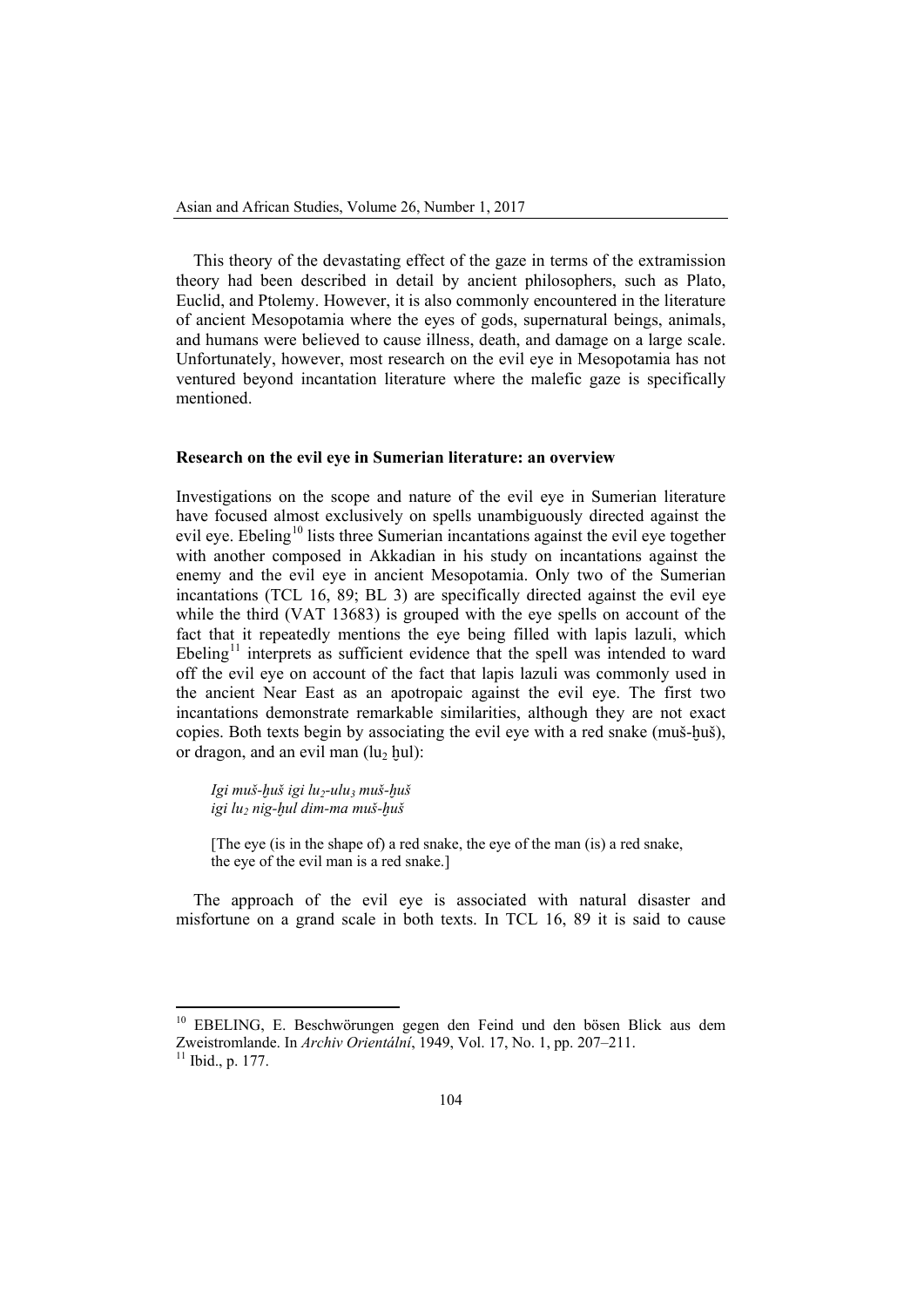draught, the loss of crops and harvest, loss of strength, and even clothing.<sup>[12](#page-3-0)</sup> BL 3 lists similar effects, but also includes the loss of livestock.<sup>[13](#page-3-1)</sup>

Thomsen<sup>[14](#page-3-2)</sup> criticises Ebeling and other scholars of earlier generations for claiming that the belief in the evil eye was widespread in ancient Mesopotamia. Like Ebeling, however, she also limits her investigation to incantations against the evil eye. She identifies five Sumerian incantations, one bilingual incantation, one Akkadian incantation, and ten references to the evil eve in other incantations against witchcraft in general. Because of her limited focus on the corpus of incantation literature, she associates the evil eye in Mesopotamia with witchcraft and sorcery. However, she also contrasts the evil eye with witchcraft, suggesting that the effects described in the two Sumerian incantations published by Ebeling are benign – accidents, situations which might happen to anyone at any time – compared to that of witchcraft, which often resulted in conflicts with family, illness, and even death. [15](#page-3-3) This seems to be a matter of opinion, however, since drought, the loss of livestock and crops, etcetera may have been much more injurious to a farmer in ancient Sumer than some quarrel with family or an obscure illness. A further limitation resulting from this exclusive focus on spells is that she overlooks the numerous references to the malevolent eye of divinities in the Sumerian literary corpus.

Geller,<sup>[16](#page-3-4)</sup> also restricting his investigation to the corpus of incantation literature, suggests translating Sumerian igi hul with "evil face", rather than "evil eye", since, according to him, the evil eye may not have been a Sumerian concept at all. In his view Sumerian evil eye incantations describe hallucinations rather than the evil eye as a cultural belief system. He cites the association of the eye with the red snake, or monster, in TCL 16, 89 and BL 3 as proof for this theory. In addition, he follows Thomsen in her opinion that the effects of the evil eye in these incantations are mostly of natural origin and does not involve envy, illness, or other effects one would expect in the context of witchcraft and the evil eye. In my view, this testifies to a very constricted understanding of the evil eye concept. Although it cannot be disproven that the Sumerian incantation priests used the known incantations to treat patients suffering from paranoid schizophrenia, it can hardly be denied that the ancient

<span id="page-3-0"></span> $12$  Ibid., p. 207.

<span id="page-3-2"></span><span id="page-3-1"></span><sup>&</sup>lt;sup>13</sup> Ibid., p. 208.<br><sup>14</sup> THOMSEN, M.-L. The evil eye in Mesopotamia. In *Journal of Near Eastern Studies*, 1992, Vol. 51, No. 1, pp. 19–20.<br><sup>15</sup> THOMSEN, M.-L. The evil eye in Mesopotamia. In *Journal of Near Eastern Studies*,

<span id="page-3-3"></span><sup>1992,</sup> Vol. 51, No. 1, p. 22.

<span id="page-3-4"></span> $16$  GELLER, M. J. Paranoia, the evil eye, and the face of evil. In SALLABERGER, W., VOLK, K., ZGOLL, A. (eds.). *Literatur, Politik und Recht in Mesopotamien: Festschrift für Claus Wilke*, pp. 115–134.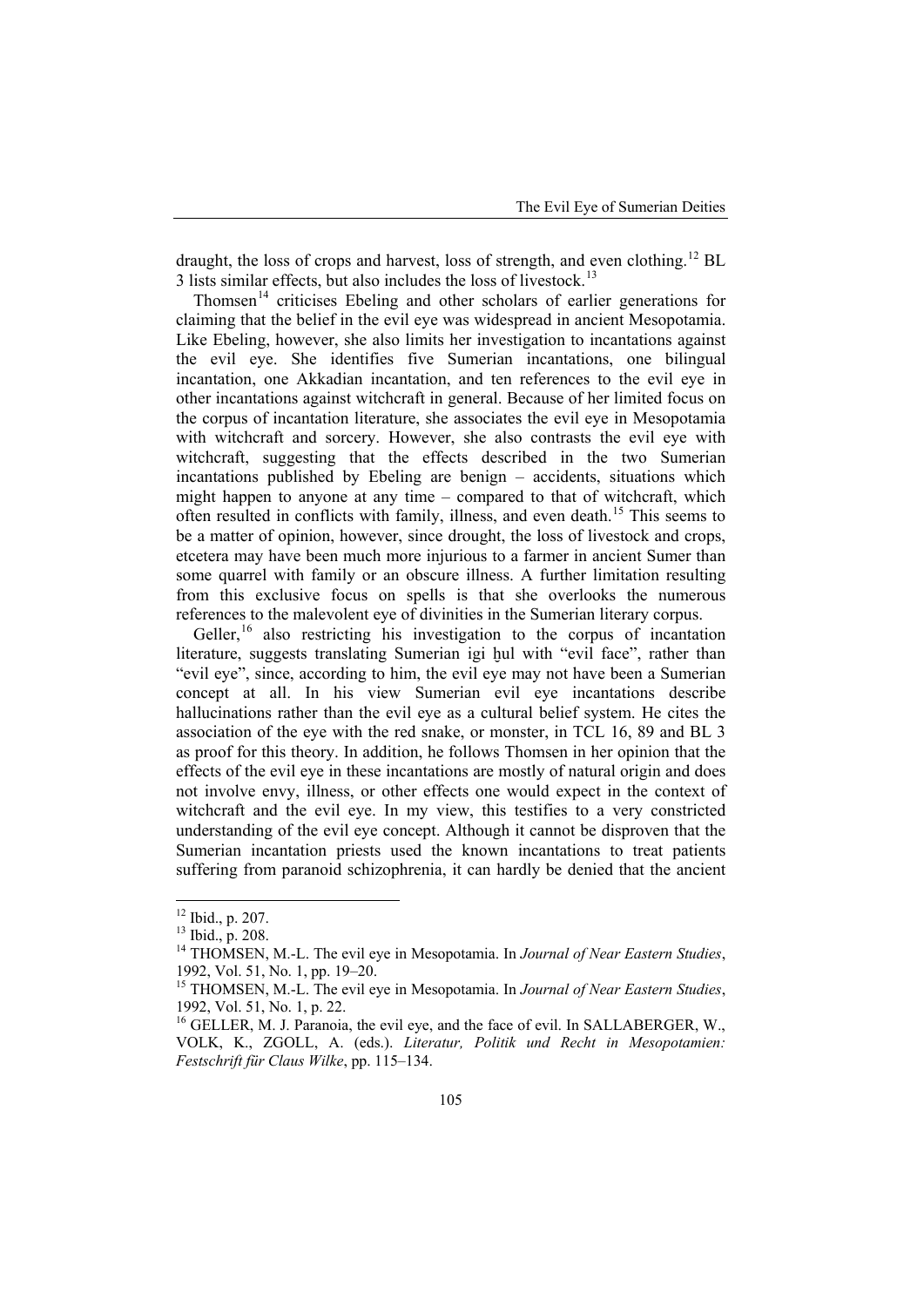Sumerians believed that visual action could have deleterious effects. In fact, it is likely that ancient Sumerian notions of the agency of the eye may have influenced and motivated many of the evil eye concepts as they have developed among the Semitic and circum-Mediterranean cultures. In order to come to a nuanced understanding of the ancient Sumerian evil eye belief one has to extend the investigation to material outside of the limited number of incantations that make specific reference to the phenomenon. In addition, rather than confining research to overt references to the evil eye (igi hul) one needs to also consider the numerous Sumerian expressions for visual action in contexts where it clearly has injurious effects. Since many of these linguistic expressions are metaphorical in nature the cognitive linguistic approach to the study of language with its cognitive metaphor theory seems to be an ideal tool for the purposes of such an investigation.

## **A cognitive linguistic approach**

 $\overline{\phantom{a}}$ 

Cognitive linguistics constitutes an approach to the study of language that emerged in the 1970s and has grown as a discipline ever since. It is based on the assumption that language, rather than being an autonomous faculty, is grounded in experience.<sup>[17](#page-4-0)</sup> It focuses on the ways in which natural language serves as an instrument for the organisation, processing, and conveying of information. Rather than just mirroring objective experience, language imposes a structure on the world that reflects the needs, interests, and experiences of individuals and cultures.<sup>[18](#page-4-1)</sup> Cognitive linguistics emphasises the fact that language activity is a creative process that draws on cultural resources and cognitive skills, such as the construal of cognitive models, the coordination of large arrays of information, and the creation of creative mappings, cognitive transfers, and elaborations.<sup>[19](#page-4-2)</sup> Although a fair deal of research has been done on the role of cognitive operations in the construction of grammatical elements, the bulk of the cognitive linguistic enterprise has focused on the creative operational construction of meaning in everyday discourse. Aspects of language that had previously been regarded as largely limited to creative and poetic speech, such as metaphor and metonymy, are now considered by cognitive linguists to be

<span id="page-4-0"></span><sup>17</sup> LAKOFF, G., JOHNSON, M. Conceptual metaphor in everyday language. In *Journal of Philosophy*, 1980, Vol. 77, No. 8, p. 453.<br><sup>18</sup> GEERAERTS, D., CUYCKENS, H. Introducing cognitive linguistics. In

<span id="page-4-1"></span>GEERAERTS, D., CUYCKENS, H. (eds.). *The Oxford handbook of cognitive linguistics*, p. 5.<br><sup>19</sup> FAUCONNIER, G. Cognitive Linguistics. In NADEL, L. (ed.). *Encyclopedia of* 

<span id="page-4-2"></span>*Cognitive Science*, pp. 1–2.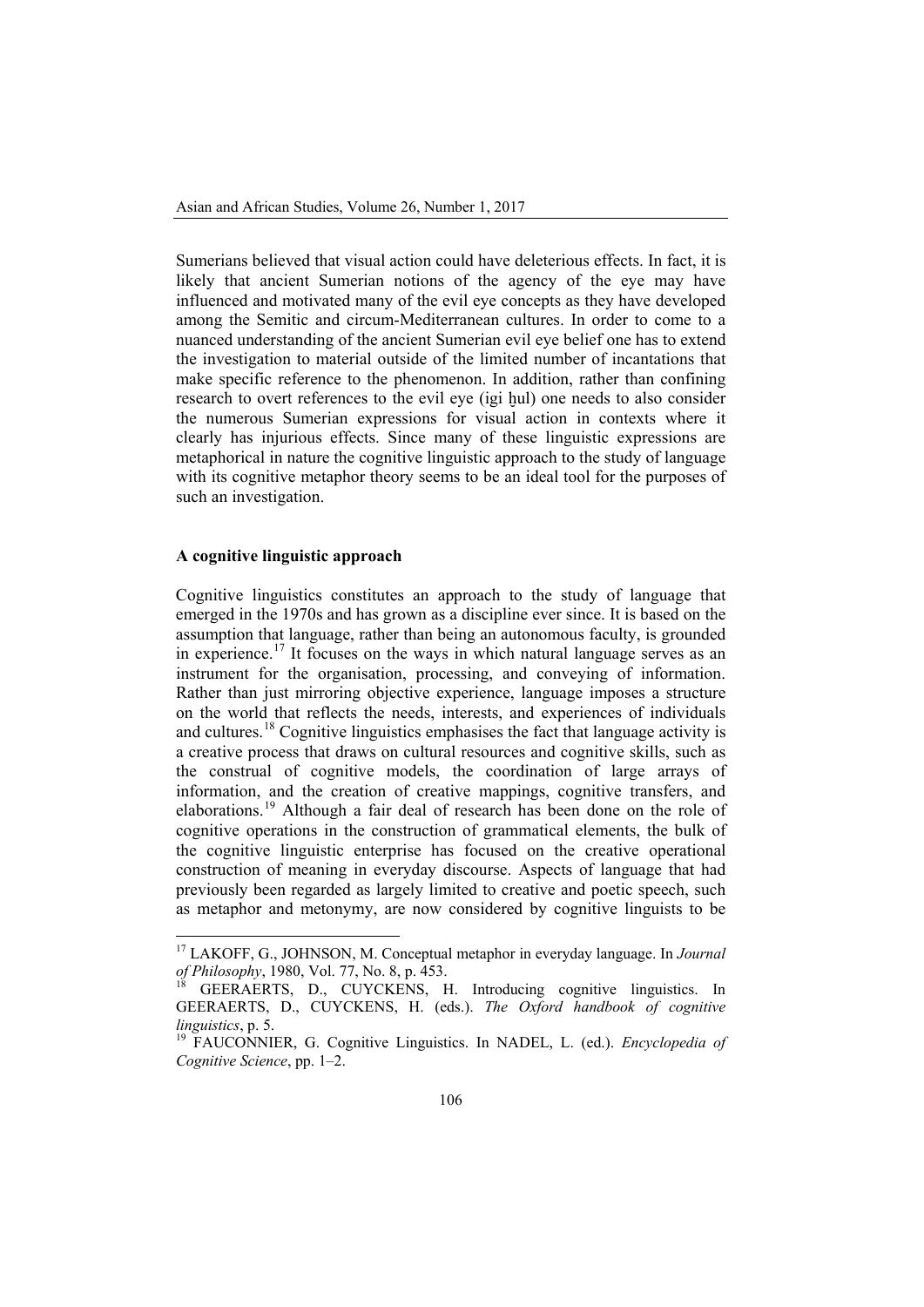powerful conceptual mappings at the very core of human thought and ordinary speech. A fundamental theme in cognitive linguistics is the cognitive theory of metaphor.

During the course of the last four decades, cognitive linguists have demonstrated that metaphor is constitutive for all the thinking that we do. In the course of evolution, the metaphorical transfer of knowledge, drawing on embodied experience, actions, and emotions, enabled humans to think and reason abstractly. It has been demonstrated convincingly that embodied human experience provide a rich source of conceptual content that is systematically used to structure target domains by means of metaphorical mappings.<sup>[20](#page-5-0)</sup> Language is a valuable tool for research on the conceptual systems in terms of which we think and act. Lakoff and Johnson<sup>[21](#page-5-1)</sup> mention the example of the concept ARGUMENT IS WAR, $^{22}$  $^{22}$  $^{22}$  which is pervasive in American English. It is reflected in a variety of everyday expressions, such as "your argument is indefensible", "he attacked every weak point in my argument", "I demolished his argument", and "his criticisms were right on target". Although it is common for Americans to think of argumentation in terms of their concepts and experience of war, it is important to realise that other cultures may conceptualise argumentation in a different way, or even avoid the concept altogether. Lakoff and Johnson<sup>[23](#page-5-3)</sup> explain:

Try to imagine a culture where arguments were not viewed in terms of war, where no one won or lost, where there was no sense of attacking or defending, gaining or losing ground. Imagine a culture where an argument is viewed as a dance, with the participants as performers, and the goal being to perform in a balanced and aesthetic way. In such a culture, people would view arguments differently, experience them differently, carry them out differently, and talk about them differently. But we would not view them as arguing at all. It would be strange even to call what they were doing "arguing".

The fact that metaphorical language, although universally based on embodied experience, is ultimately culturally determined is important to bear in mind when studying the literature of ancient cultures. The prescientific notion that the

<span id="page-5-0"></span> $20$  Ibid., pp. 5–6.

<span id="page-5-1"></span><sup>&</sup>lt;sup>21</sup> LAKOFF, G., JOHNSON, M. Conceptual metaphor in everyday language. In *Journal of Philosophy*, 1980, Vol. 77, No. 8, p. 454.<br><sup>22</sup> Following convention in the cognitive linguistic enterprise, concepts will be rendered

<span id="page-5-2"></span>in small capital letters to distinguish them from linguistic vehicles of conceptual content.

<span id="page-5-3"></span><sup>23</sup> LAKOFF, G., JOHNSON, M. Conceptual metaphor in everyday language. In *Journal of Philosophy*, 1980, Vol. 77, No. 8, p. 455.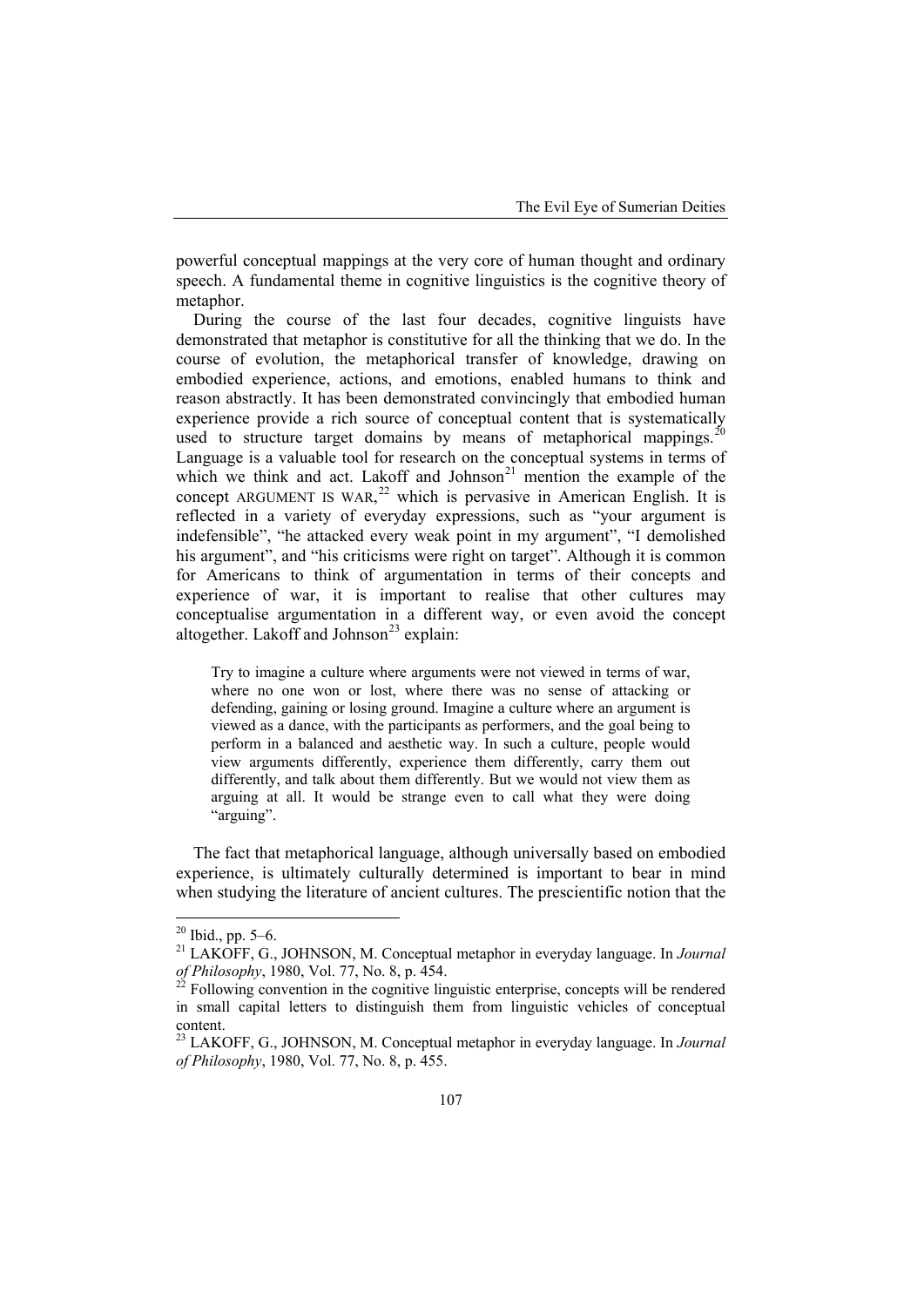eye emits light and substance is foreign to English speakers of the 21st century. For this reason, the numerous linguistic expressions in ancient Sumerian for the act of vision may be mistaken to be mere vehicles for the act of seeing, or maybe metaphors for the emotion of anger at best. However, as will be demonstrated below, the contexts in which these expressions are used clearly suggest that the ancient Sumerians believed that the eyes of various divinities could cause severe damage, or even death.

## **Sumerian concepts of the evil eye**

Since Assyriologists have limited the evil eye in ancient Mesopotamia to the domain of witchcraft and the actions of malevolent human beings, this study will focus on selected examples relating to the evil eye of Sumerian deities outside of the corpus of incantation literature in order to add to the existing knowledge of the evil eye concept in ancient Sumer. Several linguistic expressions that describe the malefic gaze of gods and goddesses can be identified in mythological and praise compositions. These acts of baleful vision are associated with various inauspicious outcomes, such as death, destruction, and dread.

The expression "the eye of death" ( $i-bi<sub>2</sub>$  uš<sub>2</sub>-a) occurs twice in the story of Inanna's descent into the netherworld. The eye is clearly used as a metonym for the action of vision (organ for action), while the verb "to die"  $(u\check{s}_2)$  evidently refers to the effect on the person being looked at. The conceptual metaphor conveyed by this linguistic vehicle can therefore be rendered: GLARING CAUSES DEATH. In the first occurrence Inanna is the victim of the evil eye of the Anunna-gods and in the second instance she is the visual perpetrator, killing her husband, Dumuzi, with her eye of death:

*igi mu-ši-in-bar i-bi2 uš2-a-kam inim i-ne-ne inim lipiš gig-ga-am3 gu3 i-ne-de2 gu3 nam-tag-tag-ga-am3 munus tur5-ra uzu niĝ<sup>2</sup> sag3-ga-še3 ba-an-kur9 uzu niĝ<sup>2</sup> sag3-ga <sup>ĝ</sup>iš gag-ta lu2 ba-da-an-la2*

[They looked at her – it was the eye of death] They spoke to her  $-$  it was the speech of illness They shouted at her  $-$  it was the shout of damnation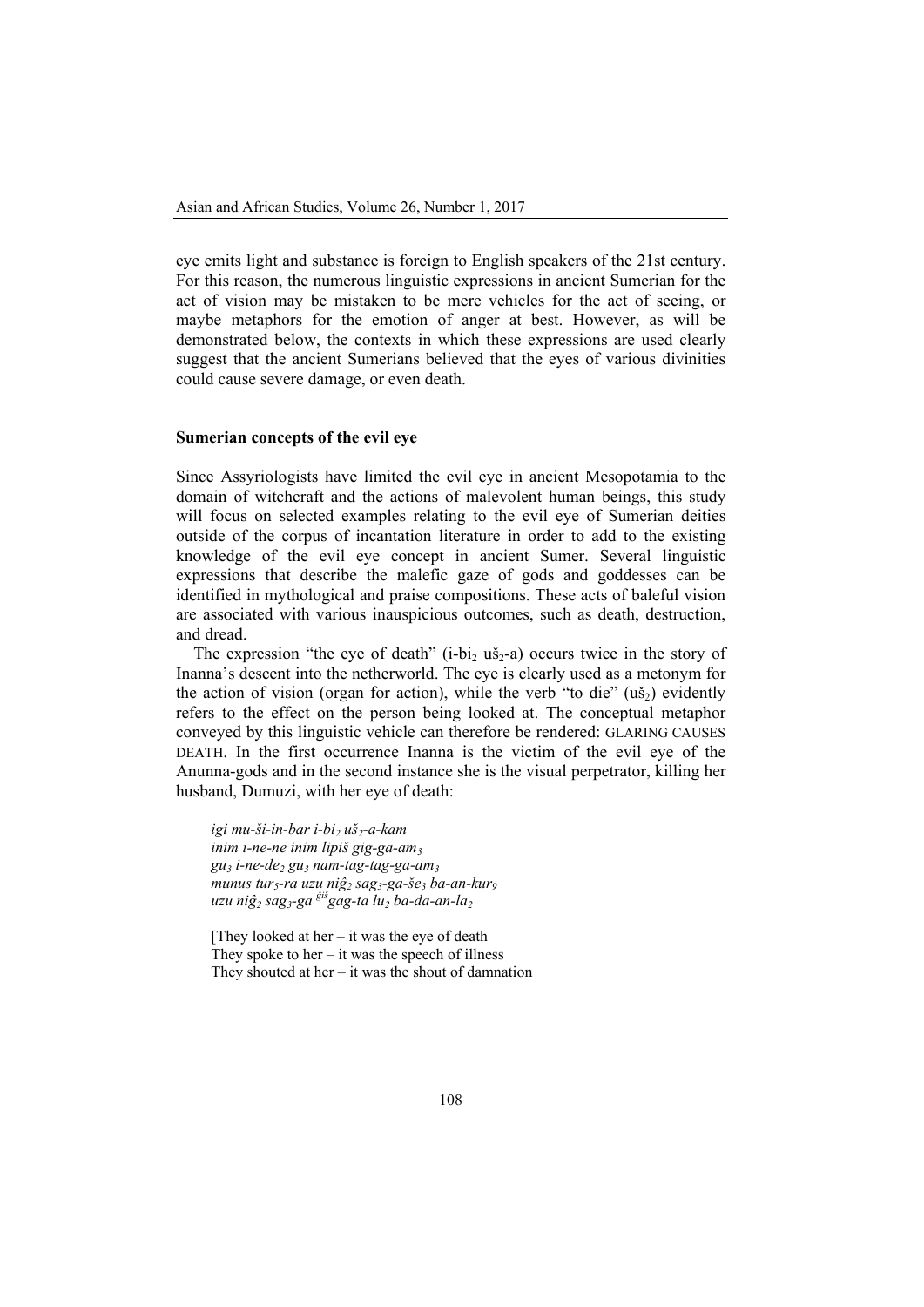The afflicted woman became a corpse The corpse was hung on a hook.] $^{24}$  $^{24}$  $^{24}$ 

It is not entirely clear why Inanna undertook her journey to the underworld, ruled over by her sister, Ereshkigal, and her husband, Nergal. Although she possessed much power and riches she may have been driven by greed, since upon arriving she made her sister leave her throne and occupied it herself. This greed of Inanna prompted the seven Anunna-gods, who acted as judges, to kill her with the evil eye and spells. In this context it is interesting to note that Sumerian wisdom teaches that insatiability and envy lead to misfortune and death. Nevertheless, before entering the underworld Inanna instructed her servant, Ninshubur, to plead with several gods to come to her rescue should anything go awry. After three days passed Ninshubur managed to convince the god Enki to revive and save Inanna with the help of two beings that he created for this specific purpose. However, in order to escape the underworld, Inanna would have to present a substitute, since no-one who enters the underworld may ever return. This lot fell on Dumuzi, Inanna's husband, since he seemed to enjoy himself rather than mourn her absence and death. In language echoing the account of her death in the underworld, she kills Dumuzi with her evil eye and the words of her mouth:

igi mu-un-ši-in-bar igi uš<sub>2</sub>-a-ka *inim i-ne-ne inim lipiš gig-ga gu3 i-ne-de2 gu3 nam-tag-tag-ga*

 $\overline{\phantom{a}}$ 

[She looked at him  $-$  it was the eye of death She spoke to  $him - it$  was the word of illness She shouted at him – it was the shout of damnation.]<sup>[25](#page-7-1)</sup>

This lead to Dumuzi's demise and he was promptly taken away to the underworld to replace Inanna. Interestingly, the "look of death" is also ascribed to the Huwawa monster in the tale of Gilgamesh and Huwawa.<sup>[26](#page-7-2)</sup> In this

<span id="page-7-0"></span><sup>24</sup> BLACK, J. A. et al. Inana's descent to the nether world. *The Electronic Text Corpus of Sumerian Literature* [online], c. 1.4.1, lines 168–172 [cit. 15 May 2016]. Available from [<http://etcsl.orinst.ox.ac.uk>](http://etcsl.orinst.ox.ac.uk/). <sup>25</sup> BLACK, J. A. et al. Inana's descent to the nether world. *The Electronic Text Corpus* 

<span id="page-7-1"></span>*of Sumerian Literature*[online], c. 1.4.1, lines 354–356 [cit. 15 May 2016]. Available from [<http://etcsl.orinst.ox.ac.uk>](http://etcsl.orinst.ox.ac.uk/).<br><sup>26</sup> Cf. BLACK, J. A. et al. Gilgameš and Ḥuwawa (Version A). *The Electronic Text* 

<span id="page-7-2"></span>*Corpus of Sumerian Literature*[online], c. 1.8.1.5, line 123 [cit. 15 May 2016]. Available from [<http://etcsl.orinst.ox.ac.uk>](http://etcsl.orinst.ox.ac.uk/).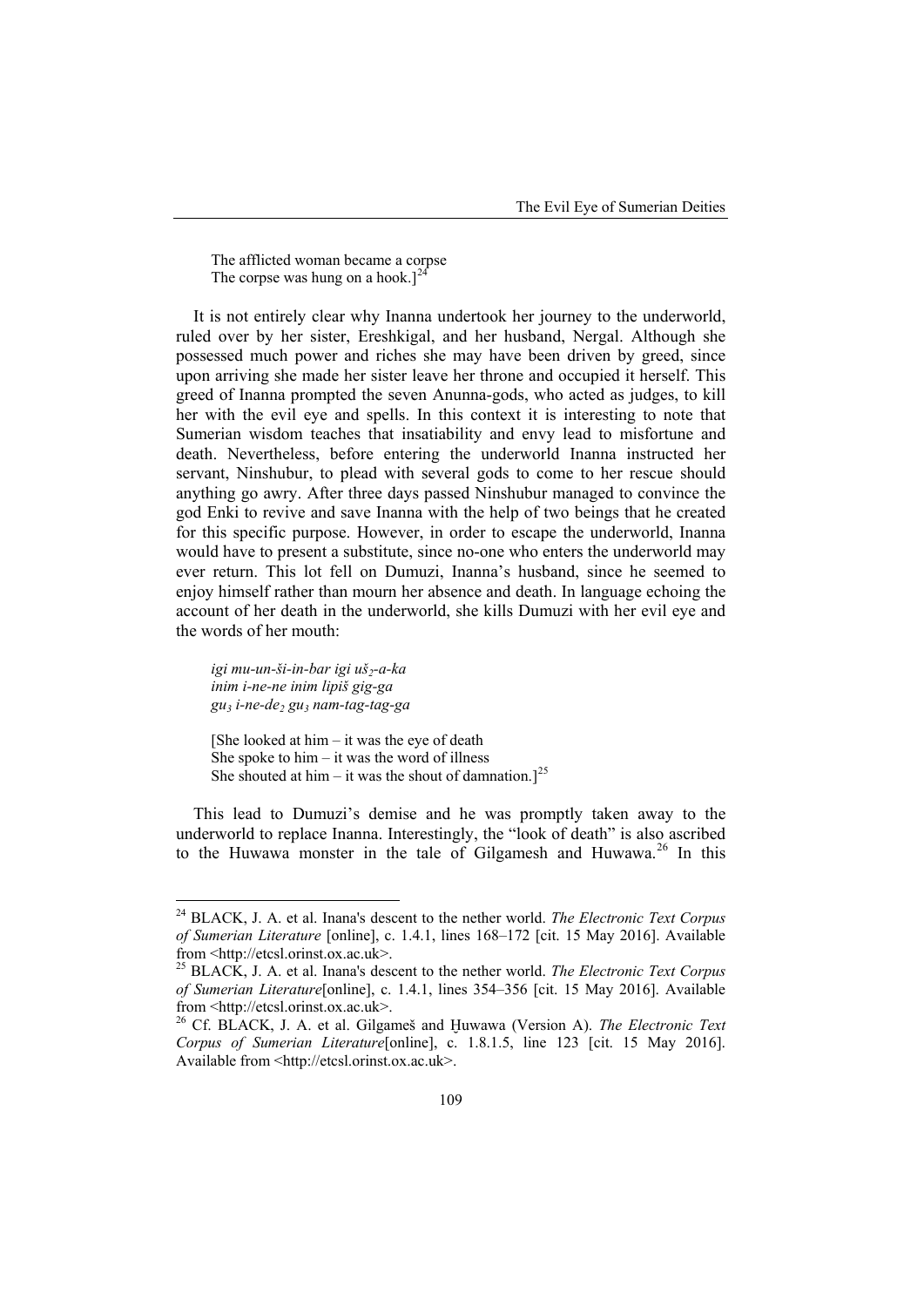intertextual use of the expression, however, the evil eye of the monster does not kill Gilgamesh, but only induces fear.

There are numerous linguistic expressions and literary accounts that describe the eyes of gods and goddesses as causing not only death, but also destruction on a large scale. These are best understood as descriptions of the evil eye of Sumerian deities. The god Enlil, for example, looks balefully at Sumer causing a flood in the Eridu lament. The linguistic vehicle is comprised of the usual "eye"  $(i-bi<sub>2</sub>)$  as metonym for the action of looking, followed by the verb "to be" bad" (hul) and the verb "to set aside" (bar), which most commonly stands together with "eye" to denote vision. The account seems to suggest that the evil eye of Enlil caused the flood that destroyed the city, hinting at the concept GLARING CAUSES DESTRUCTION:

*u3-[mu-un] <sup>d</sup> mu-ul-lil2 lugal kur-kur-ra-ke4 ki-/en\-[gi]-/ra\ i-bi2 ḫul ḫe2-en-ši-bar ĝiri3-bal-a ḫe2-em-gul*

[Lord Enlil, king of all the lands, looked with an evil eye ( $i$ -bi<sub>2</sub>  $\frac{1}{2}$   $\frac{1}{2}$   $\frac{1}{2}$   $\frac{1}{2}$   $\frac{1}{2}$ Sumer, destroying it with a flood.] $^{27}$  $^{27}$  $^{27}$ 

Another linguistic vehicle for the concept of the evil eye that occurs in the Eridu lament is "the eye goes around" (igi niĝin<sub>2</sub>). This combination is commonly translated with "devastation". However, in incantations against the evil eye the eye (igi) is often said to roam about independently causing destruction wherever it goes. [28](#page-8-1) The eye going around causing confusion and destruction in Eridu may therefore be interpreted as the evil eye as an independent entity:

*eridugki-ga igi ni10-ni10-bi ba-kur2 šu suḫ3-a ba-ab-dug4*

 $\overline{a}$ 

[In Eridu everything was destroyed by the evil eye (igi niĝin<sub>2</sub>) and turned to confusion.] [29](#page-8-2)

<span id="page-8-0"></span><sup>27</sup> BLACK, J. A. et al. The lament for Eridug. *The Electronic Text Corpus of Sumerian Literature* [online], c. 2.2.6, Segment C, lines 3–4 [cit. 15 May 2016]. Available from

<span id="page-8-1"></span>Shttp://etcsl.orinst.ox.ac.uk>.<br><sup>28</sup> FORD, J. N. 'Ninety-nine by the evil eye and one from natural causes'. In *Ugarit-*<br>Forschungen, 1998, Vol. 30, pp. 201–278.

<span id="page-8-2"></span><sup>&</sup>lt;sup>29</sup> BLACK, J. A. et al. The lament for Eridug. *The Electronic Text Corpus of Sumerian Literature* [online], c. 2.2.6, Segment A, line 18 [cit. 15 May 2016]. Available from [<http://etcsl.orinst.ox.ac.uk>](http://etcsl.orinst.ox.ac.uk/).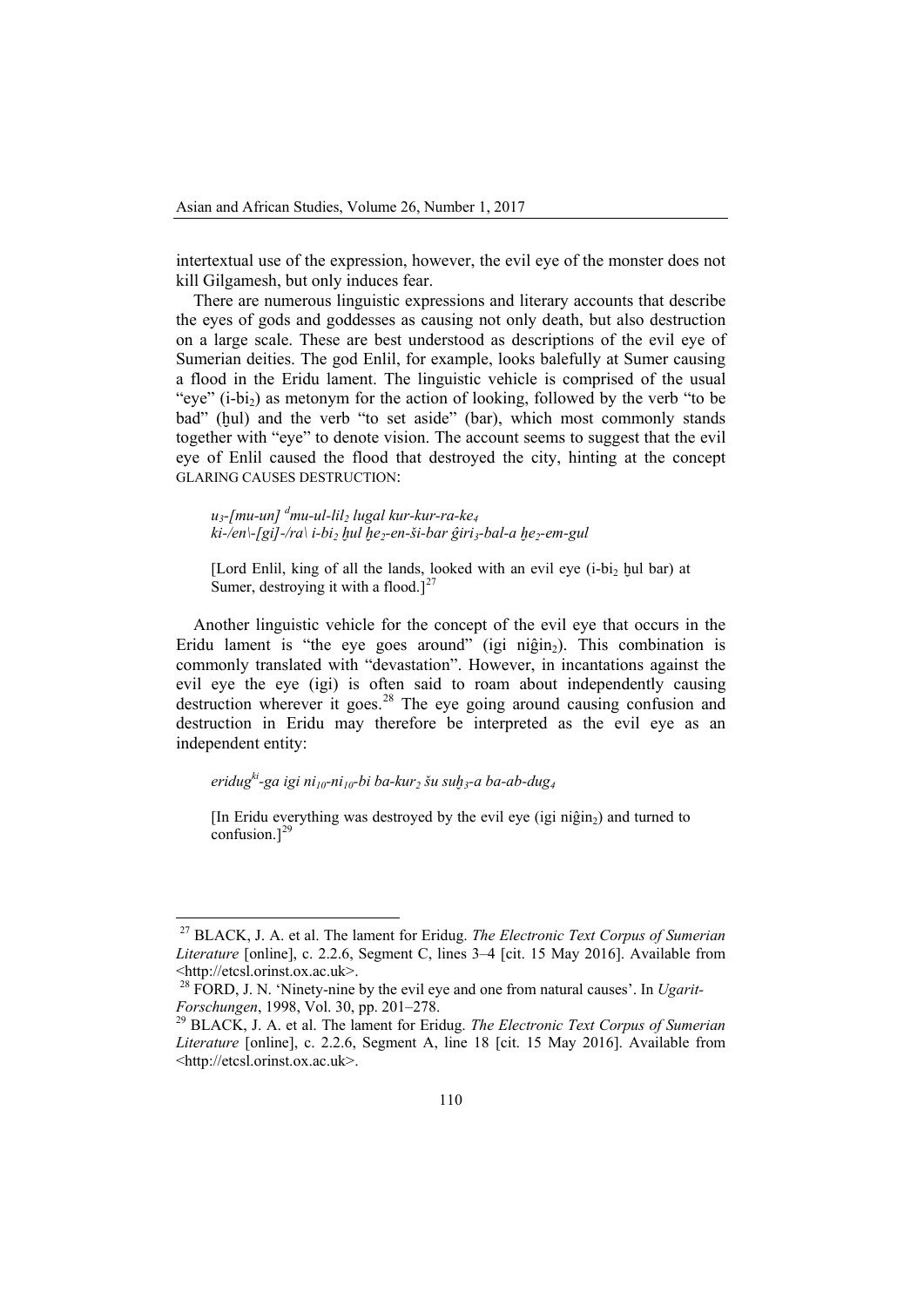The same expression is also found in the lament for Sumer and Urim. In this instance the evil eye is associated with the god Enlil:

*šag4 nu-si-si igi niĝin2-bi iri-a ba-an-da-dab5*

[He afflicted the city with dissatisfaction and the evil eye (igi niĝin<sub>2</sub>).]<sup>[30](#page-9-0)</sup>

Earlier in the same lament Enlil's evil eye (igi hul) is attendant to widespread destruction caused by an invasion by the Gutium:

*d en-lil2-le e2 zid gul-gul-lu-de3 lu2 zid tur-re-de3 dumu lu2 zid-da-ke4 dumu-saĝ-e igi ḫul dim2-me-de3 ud-ba <sup>d</sup> en-lil2-le gu-ti-umki kur-ta im-ta-an-ed3 DU-bi a-ma-ru d en-lil2-la2 gaba gi4 nu-tuku-am3*

[Enlil, to destroy the loyal households, to decimate the loyal men, to put the evil eye on the sons of the loyal men, on the first-born, Enlil then sent down Gutium from the mountains. Their advance was as the flood of Enlil that cannot be withstood.] $^{31}$  $^{31}$  $^{31}$ 

Similarly, in a praise poem of Šulgi, the eye of the god Enki is said to be especially devastating. The linguistic vehicle in this instance is comprised of the usual word for eye as metonym for the act of vision (igi) and the verb "to lift"  $(ii<sub>2</sub>):$ 

*lugal <sup>d</sup> en-ki-ke4 abzu-ta igi 1(AŠ) mu-il2 [ki]-gub-ba-ni kur mu-na-gul-[e] ki-tuš-a-ni-ta iri mu-na-gul-e*

 $\overline{\phantom{a}}$ 

[King Enki emerges from the abzu; he has to raise  $(i_1)$  but one eye (igi) from the abzu to destroy for him the foreign lands from where he stands, to destroy for him the cities from where he sits.] $^{32}$  $^{32}$  $^{32}$ 

<span id="page-9-0"></span><sup>30</sup> BLACK, J. A. et al. The lament for Sumer and Urim. *The Electronic Text Corpus of Sumerian Literature* [online], c. 2.2.3, line 299 [cit. 15 May 2016]. Available from

<span id="page-9-1"></span><sup>&</sup>lt;sup>31</sup> BLACK, J. A. et al. The lament for Sumer and Urim. *The Electronic Text Corpus of Sumerian Literature* [online], c. 2.2.3, lines 73–76 [cit. 15 May 2016]. Available from [<http://etcsl.orinst.ox.ac.uk>](http://etcsl.orinst.ox.ac.uk/). <sup>32</sup> BLACK, J. A. et al. A praise poem of Šulgi (Šulgi D). *The Electronic Text Corpus of* 

<span id="page-9-2"></span>*Sumerian Literature* [online], c. 2.4.2.04, lines 313–315 [cit. 15 May 2016]. Available from [<http://etcsl.orinst.ox.ac.uk>](http://etcsl.orinst.ox.ac.uk/).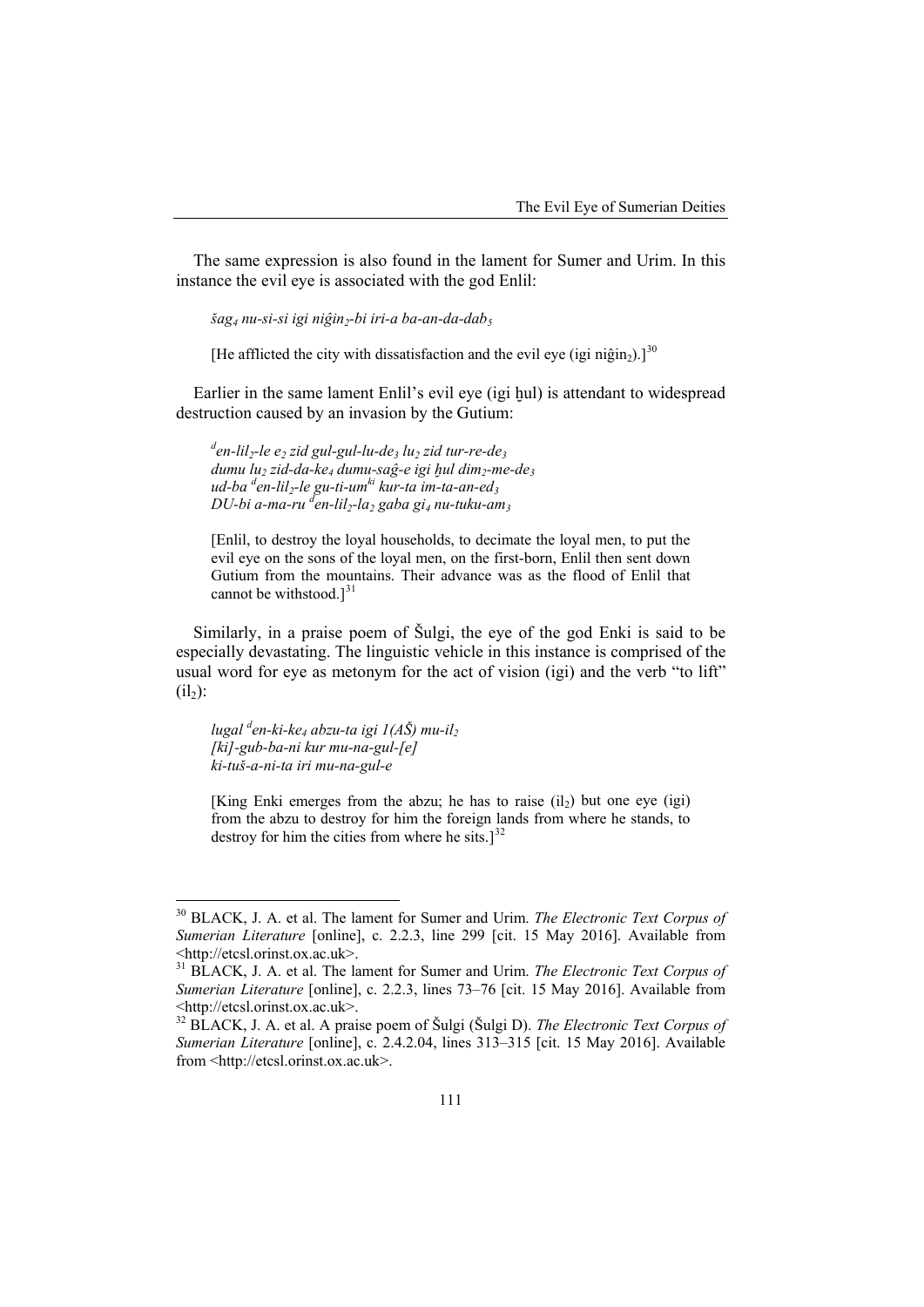In the same way, the eye of the goddess Ninisina is said to rip the flesh of the enemy. The linguistic expression used in this instance is a combination of the word for "eye" (igi), the verb "to be red" ( $\text{huš}$ ), and the verb "to lift" ( $\text{il}_2$ ). Although this idiom acts as a vehicle for the concept of anger it is clearly associated with severe bodily damage to the object of vision. In fact, rather than hinting at the concept of anger, the redness of the eye may serve to add to the concept of heat emitting from the eye, which, like fire, causes harm to the object of vision. It therefore serves equally well as a vehicle for the concept GLARING CAUSES DAMAGE:

*... igi /ḫuš il2\-la-ni erim2-ma su dar-dar-re*

[... whose furious gaze (igi huš il<sub>2</sub>) burns the flesh of the enemy ...]<sup>[33](#page-10-0)</sup>

The terrifying gaze of deities is a common theme in ancient Sumerian praise literature. In these texts the emphasis is less on physical harm and destruction caused to the objects of vision and more on the terrifying effect of the god or goddess' evil eye. The malicious glare of the god Enki, conveyed by the linguistic expression "to lift the eye" (igi il<sub>2</sub>), causes an earthquake in the composition "Enki and the world order". It seems likely that the ancient Sumerians interpreted lightning bolts as the visual action of their gods. The quaking of the earth in this context therefore probably refers to the rumbling of the earth in a thunderstorm:

*[ d en]-ki igi 1 il2-la-ni kur-šag4-ge di-di*

[A single look (igi il<sub>2</sub>) of Enki makes the hills rumble.]<sup>[34](#page-10-1)</sup>

The same linguistic expression, "to lift the eye" (igi il $_2$ ), is used with reference to the god Enlil in "Enlil in the E-kur (mountain house)":

*... igi il2-la-ni kur-re di-di*

<span id="page-10-2"></span> $\overline{\phantom{a}}$ 

[... his glance makes the hills quiver.]<sup>[35](#page-10-2)</sup>

<span id="page-10-0"></span><sup>33</sup> BLACK, J. A. et al. A šir-namerima for Iddin-Dagan (Iddin-Dagan D). *The Electronic Text Corpus of Sumerian Literature* [online], c. 2.5.3.4, line 4 [cit. 15 May 2016]. Available from [<http://etcsl.orinst.ox.ac.uk>](http://etcsl.orinst.ox.ac.uk/).<br><sup>34</sup> BLACK, J. A. et al. Enki and the world order. *The Electronic Text Corpus of* 

<span id="page-10-1"></span>*Sumerian Literature* [online], c. 1.1.3, line 11 [cit. 15 May 2016]. Available from [<http://etcsl.orinst.ox.ac.uk>](http://etcsl.orinst.ox.ac.uk/).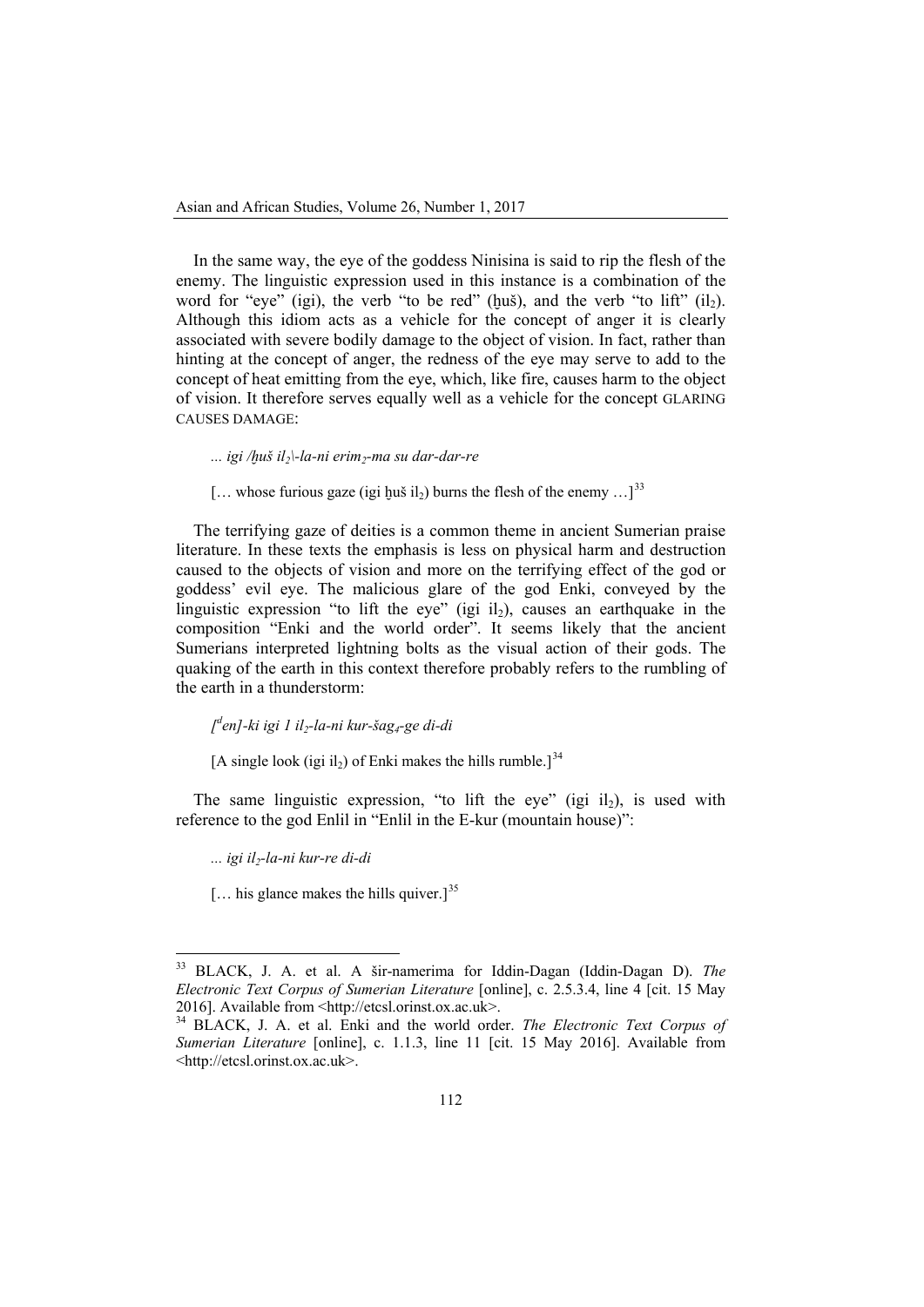In "An adab to Ninurta for Lipit-Eštar" the evil eye of the god Ninurta strikes fear into the heart of his enemies. In this instance the Sumerian word for eve (igi) combines with the verb "to be frightened" (ḫuluḫ), metonymically used to describe the effect that Ninurta's eye has on his enemies. The concept conveyed is THE GLANCE (OF GODS) IS DANGEROUS:

 $mu$ r  $\bar{a}_4$ -zu /inim  $du$ g<sub>4</sub> $\vert$ -ga-zu- $\bar{g}e_3$ /kur $\vert$ -[kur]  $ni_2$ -ba  $hu$ -/mu $\vert$ -[gam]-/de<sub>3</sub> $\vert$ *[igi] ḫu-luḫ-ḫa-zu-ne gu2-erim2-ĝal<sup>2</sup> su ḫe2-em-da-sag3-ge-de*

[Your roaring and commands make all the foreign countries submit. Your evil eye (igi huluh) makes all your enemies tremble. $l^{36}$  $l^{36}$  $l^{36}$ 

The goddess Inanna's glare also has frightening consequences. The noun igi "eye" combines with the verb suḫ "to tear out" to denote the angry, malefic gaze of the goddess – probably associated with the dark clouds of a thunderstorm:

*igi suḫ-a-zu dadag-ga ku10-ku10 an-bar7 mul-sig7-še3 mu-un-ĝa2-ĝa<sup>2</sup>*

[At your evil eye (igi suh) what is bright darkens. You replace midday with darkness.] [37](#page-11-1)

In another hymn to Inanna the Sumerian word for eye is used with the verb "to be reddish" (ḫuš) to describe the terrifying glance of the celebrated goddess. Even the Anunna gods flee from her frightening countenance. The fact that they are compared to bats adds to the image of Inanna's blinding radiance emitting from her eyes:

*nin-ĝu<sup>10</sup> <sup>d</sup> a-nun-na diĝir gal-gal-e-ne su-dinmušen dal-la-gin7 du6-de3 mu-e-ši-ib-ra-aš*  $i$ *gi huš-a-za la-ba-sug<sub>2</sub>-ge-de<sub>3</sub>-eš saĝ-ki ḫuš-a-za saĝ nu-mu-un-de3-ĝa2-ĝa<sup>2</sup>*

 $\overline{\phantom{a}}$ 

<sup>35</sup> BLACK, J. A. et al. Enki and the world order. *The Electronic Text Corpus of Sumerian Literature* [online], c. 4.05.1, line 3 [cit. 15 May 2016]. Available from

<span id="page-11-0"></span><sup>&</sup>lt;sup>36</sup> BLACK, J. A. et al. An adab to Ninurta for Lipit-Eštar (Lipit-Eštar D). *The Electronic Text Corpus of Sumerian Literature* [online], c. 2.5.5.4, lines 17–18 [cit. 15 May 2016]. Available from [<http://etcsl.orinst.ox.ac.uk>](http://etcsl.orinst.ox.ac.uk/).<br><sup>37</sup> BLACK, J. A. et al. A hymn to Inana (Inana C). *The Electronic Text Corpus of* 

<span id="page-11-1"></span>*Sumerian Literature* [online], c. 4.07.3, line 177 [cit. 15 May 2016]. Available from [<http://etcsl.orinst.ox.ac.uk>](http://etcsl.orinst.ox.ac.uk/).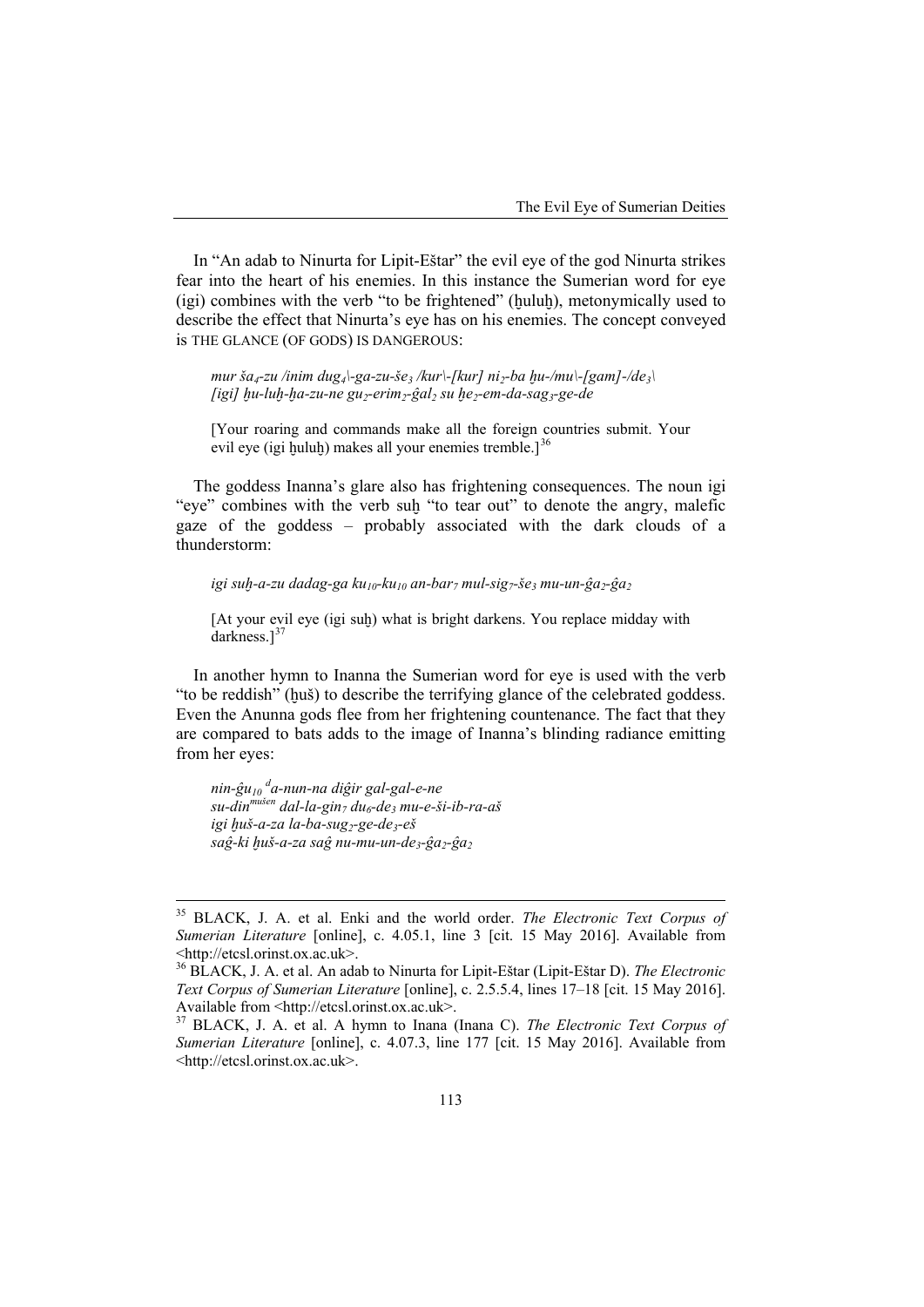[My lady, the great Anunna gods fly from you to the ruin mounds like scudding bats. They dare not stand before your evil eye (igi huš). They dare not confront your terrible countenance.]<sup>[38](#page-12-0)</sup>

#### **Conclusion**

 $\overline{\phantom{a}}$ 

The foregoing examples demonstrate that the evil eye concept cannot be restricted to the few spells against the malevolent eye in Sumerian literature. Furthermore, the cultural theory is not limited to the domain of witchcraft and the action of evil human beings, as had been suggested by Thomsen, but is commonly associated with various prominent gods of the Sumerian pantheon. One may argue, from a Euro-centric, etic perspective, that the authors of these texts suffered from paranoid schizophrenia and delusions when they composed mythological stories of gods dying as a result of the evil eye, or interpreted natural phenomena, such as earthquakes, storms, and invasions as the outcomes of the malefic vision of their gods. However, it seems more responsible to conclude, from an emic perspective, that the evil eye was indeed a central belief system of the ancient Sumerian culture that is widely reflected in their literature.

#### **REFERENCES**

- BLACK, Jeremy A. et al. *The Electronic Text Corpus of Sumerian Literature* [online]. Oxford, 1998 – 2006 [cit. 15 May 2016]. Available from [<http://etcsl.orinst.ox.ac.uk>](http://etcsl.orinst.ox.ac.uk/).
- EBELING, Erich. Beschwörungen gegen den Feind und den bösen Blick aus dem Zweistromlande. In *Archiv Orientální*, 1949, Vol.17, No. 1, pp. 172– 211.
- ELLIOTT, John H. *Beware the evil eye: The evil eye in the Bible and the ancient world. Volume 1: Introduction, Mesopotamia, and Egypt.* Oregon: Cascade Books, 2015.
- FAUCONNIER, Gilles. Cognitive Linguistics. In NADEL, L. (ed.). *Encyclopedia of Cognitive Science*. London: Macmillan, 2003.
- FORD, James Nathan. 'Ninety-nine by the evil eye and one form natural causes': KTU2 1.96 in its near eastern context. In *Ugarit-Forschungen*, 1998, Vol. 30, pp. 201–278.

<span id="page-12-0"></span><sup>38</sup> BLACK, J. A. et al. The exaltation of Inana (Inana B). *The Electronic Text Corpus of Sumerian Literature* [online], c. 4.07.2, lines 34–37 [cit. 15 May 2016]. Available from [<http://etcsl.orinst.ox.ac.uk>](http://etcsl.orinst.ox.ac.uk/).